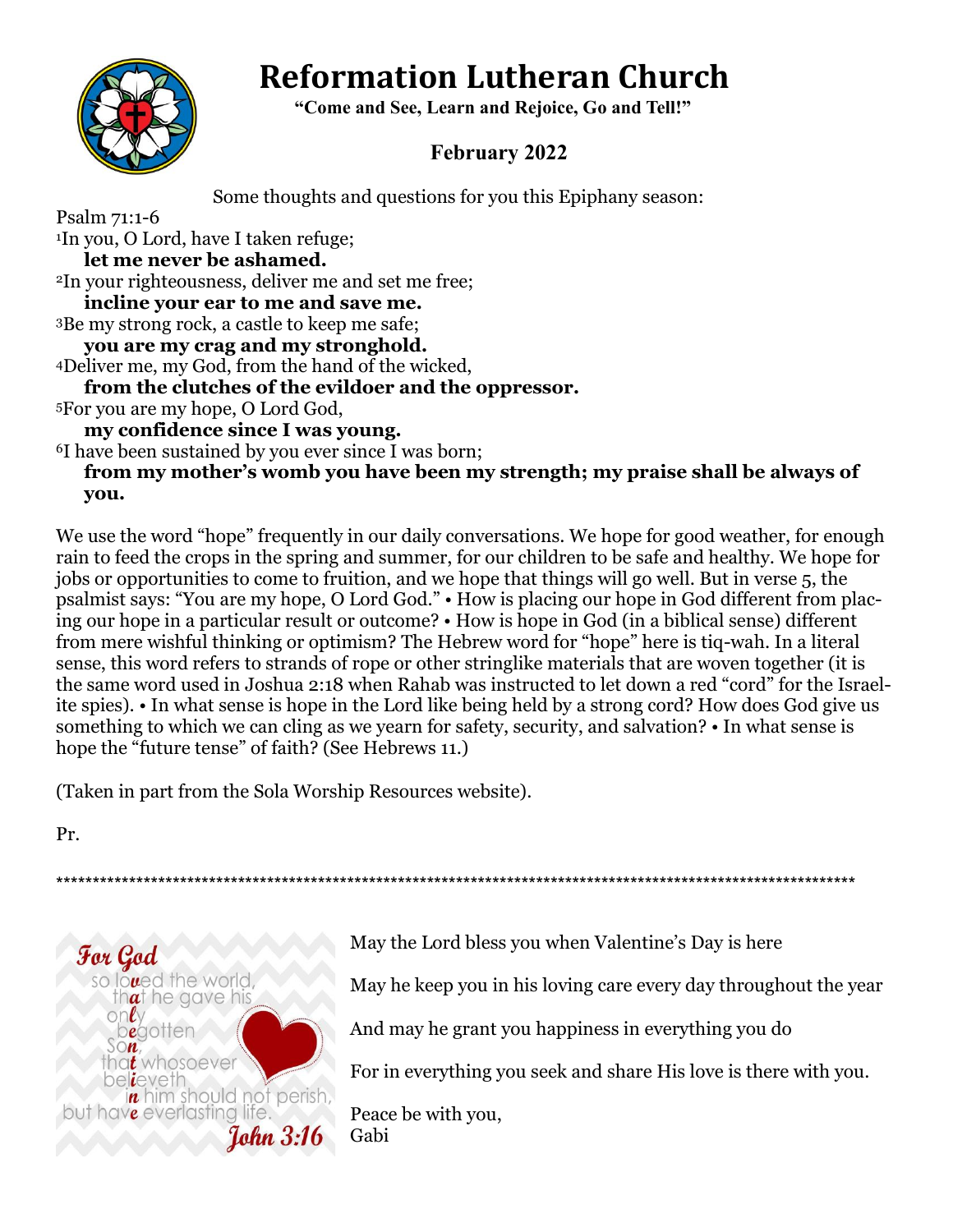**Treasurer's Report:** Thank you to those who are keeping up with their tithes. Blessings!

**Fellowship:** We don't have anything planned…yet. Lenten soup meals will start in March (already?!?!). Maybe we could consider a Super Bowl snack food fellowship on February 13th? That's Super Bowl Sunday. Share your ideas folks!

**Property:** They repaired the bathroom ceiling but still need to come back and paint it. Our February clean-up day will be Saturday, the 26<sup>th</sup>, 9:00 a.m.

**Education:** We're in the middle of the Thursday study with Rev. Brad Hales from Virginia on "Reviving the Local Church". We meet on Zoom for two hours starting 7PM through February 17th.

**Worship and Music:** The new church year has begun, and we are well into the season of Epiphany. Epiphany will continue through January and into February.

Hopefully, you are enjoying our Daily Devotion from the Lutheran Hour, and our current look at the Concordia. The Concordia is one of the cornerstone documents of the Lutheran Church, so it is a great opportunity to review and understand what we believe as Lutherans. Check out our website (www.rlcoc.org) We now include a daily video series from a sister congregation in North Carolina and the Rev. Dr. Mark Ryman. These are short videos…generally 4 to 5 minutes where Pastor Ryman reads a section of the Bible and then reviews Luther's comments on the section. These are interesting, enjoyable and educational.

We continue our outreach to assisted living centers and have services each Sunday morning at Thrive and two Sundays each month at the Oaks. Unfortunately, we have had to curtail our services at the Oaks because of an outbreak of Covid among the staff. We hope to be able to start services again soon.

Our Bible class is ongoing each Thursday evening. We are currently having a series on "Renewing the Church." The series is a video series that you can view on-line. If you are not currently watching the series and would like to, please contact Pastor Jon. Followimg this video series, we will begin a new series on Comparative Christianity where we will look at how beliefs and practices of other Christian churches compare with Lutherans.

We are working on the possibility of putting a video recording of Pastor Jon's sermon on our website each week. Anyone who is not able to attend Sunday services will be able to watch and listen to the sermon from Sunday morning. We are presently working on the logistics of recording and loading it onto the website. More on this will follow.

If you haven't been coming to Reformation on Sunday mornings, we would love to see you. If you have been coming, bring a friend or neighbor!

**Mission and Ministry:** We have a whole year of fresh possibilities with our Thrivent cards! Our first venture may be to do a Valentine's bag for our friends at Thrive and Oaks. All ideas are welcome!

\*\*\*\*\*\*\*\*\*\*\*\*\*\*\*\*\*\*\*\*\*\*\*\*\*\*\*\*\*\*\*\*\*\*\*\*\*\*\*\*\*\*\*\*\*\*\*\*\*\*\*\*\*\*\*\*\*\*\*\*\*\*\*\*\*\*\*\*\*\*\*\*\*\*\*\*\*\*\*\*\*\*\*\*\*\*\*\*\*\*\*\*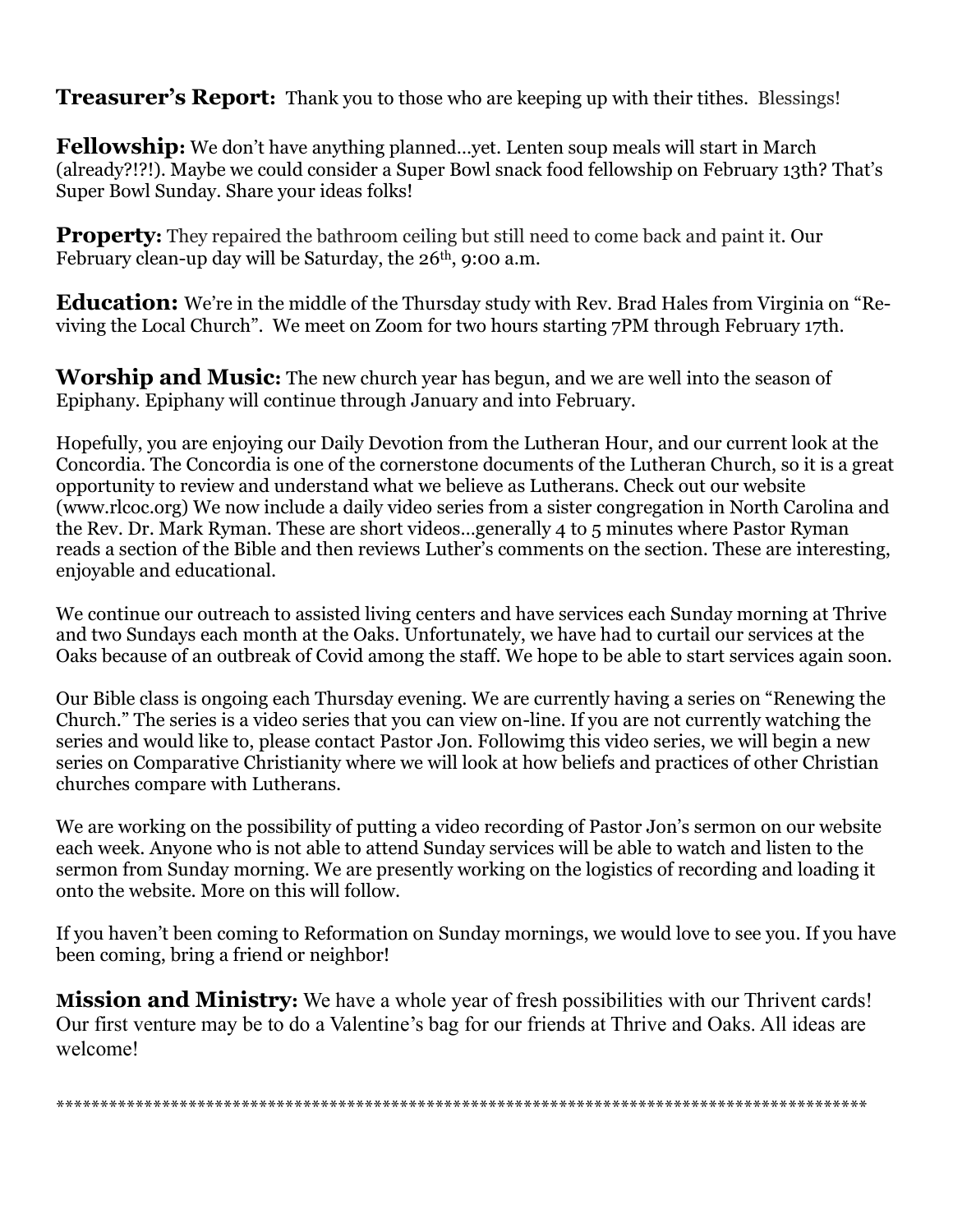

#### **February 17th – Seth Armstrong February 26th – Karen Washington**

## **FEBRUARY CALENDAR**

\*\*\*\*\*\*\*\*\*\*\*\*\*\*\*\*\*\*\*\*\*\*\*\*\*\*\*\*\*\*\*\*\*\*\*\*\*\*\*\*\*\*\*\*\*\*\*\*\*\*\*\*\*\*\*\*\*\*\*\*\*\*\*\*\*\*\*\*\*\*\*\*\*\*\*\*\*\*\*\*\*\*\*\*\*\*\*\*\*\*\*\*\*\*\*\*\*\*\*\*\*\*\*\*\*\*\*\*\*\*\*\*\*

#### **Sunday – February 13th – Council Saturday – January 26th – Clean-up Day beginning around 9:00 a.m.**

|                    | Feb. 6 | <b>Feb. 13</b> | <b>Feb. 20</b> | <b>Feb. 27</b> |
|--------------------|--------|----------------|----------------|----------------|
| <b>Altar Guild</b> | Judy   | Junior         | Judy           | Junior         |
| <b>Usher</b>       | Junior | Judy           | Junior         | Judy           |
| <b>Lector</b>      | Tammy  | Karen          | Gabi           | Junior         |
| <b>Sermon</b>      | Pastor | Gabi           | Pastor         | Pastor         |
| <b>Thrive</b>      | Pastor | Gabi           | Pastor         | Gabi           |
| Oaks               |        | Chuck          |                | Chuck          |

### **WE CONTINUE OUR STUDY OF LUTHERAN HISTORY WITH "C.F.W. Walther: Founder of the Lutheran Church-Missouri Synod"**

Historians sometime debate which is more important: the great and powerful mass movements rolling like tidal waves through history (like the French Revolution) or the great and powerful individuals who stand in the midst of these forces and transform them (like Napoleon).

When considering American Lutheran history, one can name any number of great and influential leaders, but the leader who put the most definitive stamp on this

denomination would be clear; that man is C. F W. Walther, the founding father of the Lutheran Church-Missouri Synod. Even after 200 years, Walther's legacy can clearly be seen, both in the denomination he founded and within the larger realm of American Lutheranism.

Carl Ferdinand Wilhelm Walther was born October 25, 1811, in the German state of Saxony, the eighth of twelve children. His family included a number of prominent pastors going back several generations, and so he entered the University of Leipzig to study for the ministry, graduating in 1833. He was ordained in the Lutheran ministry in 1837. This was a time of considerable turmoil for Lutheranism; new intellectual and theological currents were pushing through Germany, as well as a conservative confessional reaction to them. After some personal turmoil, Walther found assurance of faith from a dynamic Lutheran pastor in Dresden, Martin Stephan. Stephan was in direct conflict with the government in Saxony over the religious direction of the state church (a concern that Walther shared), and when Stephan led a party of 665 emigrants to leave Germany in 1838, Walther was among them. This group arrived near St. Louis in 1839.